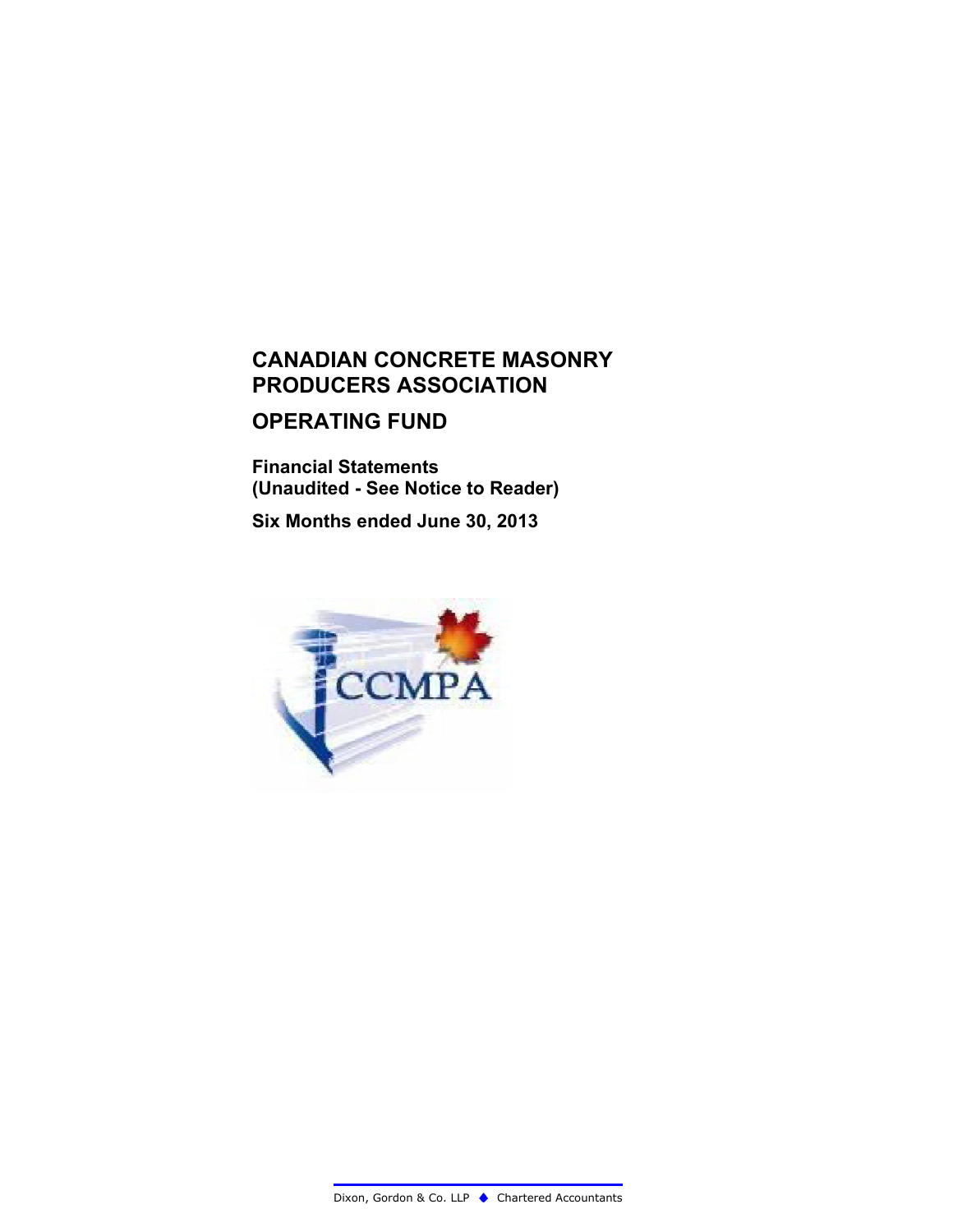### **CANADIAN CONCRETE MASONRY PRODUCERS ASSOCIATION Contents** (Unaudited - See Notice to Reader) June 30, 2013

| <b>Financial Statements</b> |  |
|-----------------------------|--|
|                             |  |
|                             |  |
|                             |  |
|                             |  |
|                             |  |
|                             |  |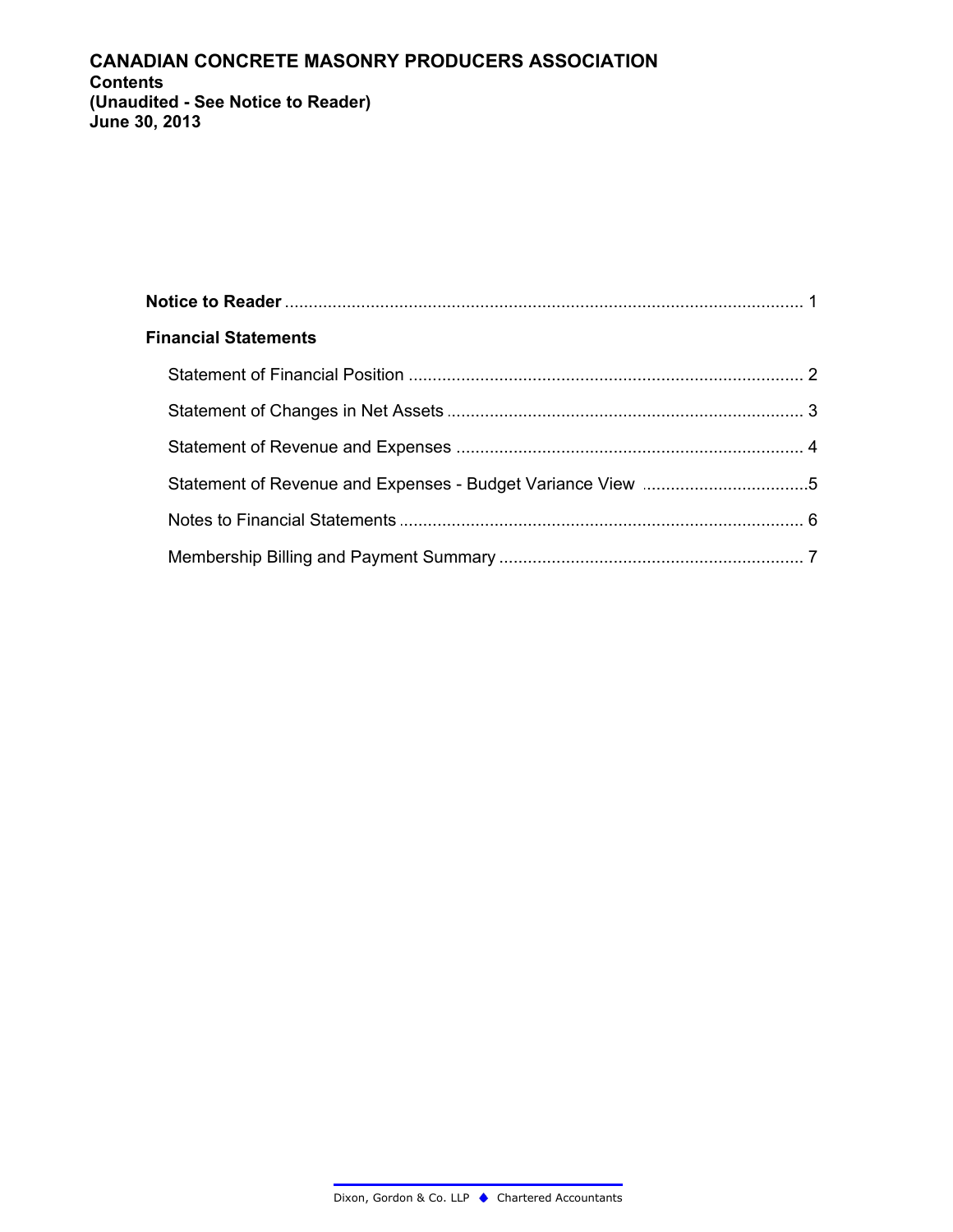

**DIXON, GORDON & CO. LLP**

**Chartered Accountants Business Advisors**

July 10, 2013

# **NOTICE TO READER**

On the basis of information provided by management, we have compiled the statement of financial position of the Operating Fund of Canadian Concrete Masonry Producers Association as at June 30, 2013 and the statements of revenue and expenses and changes in net assets for the six months then ended.

We have not performed an audit or a review engagement in respect of these financial statements and accordingly, we express no assurance thereon.

Readers are cautioned that these statements may not be appropriate for their purposes.

Respectfully submitted,

Diron, Gordon + Co, LLP

CHARTERED ACCOUNTANTS Licensed Public Accountants Toronto, Canada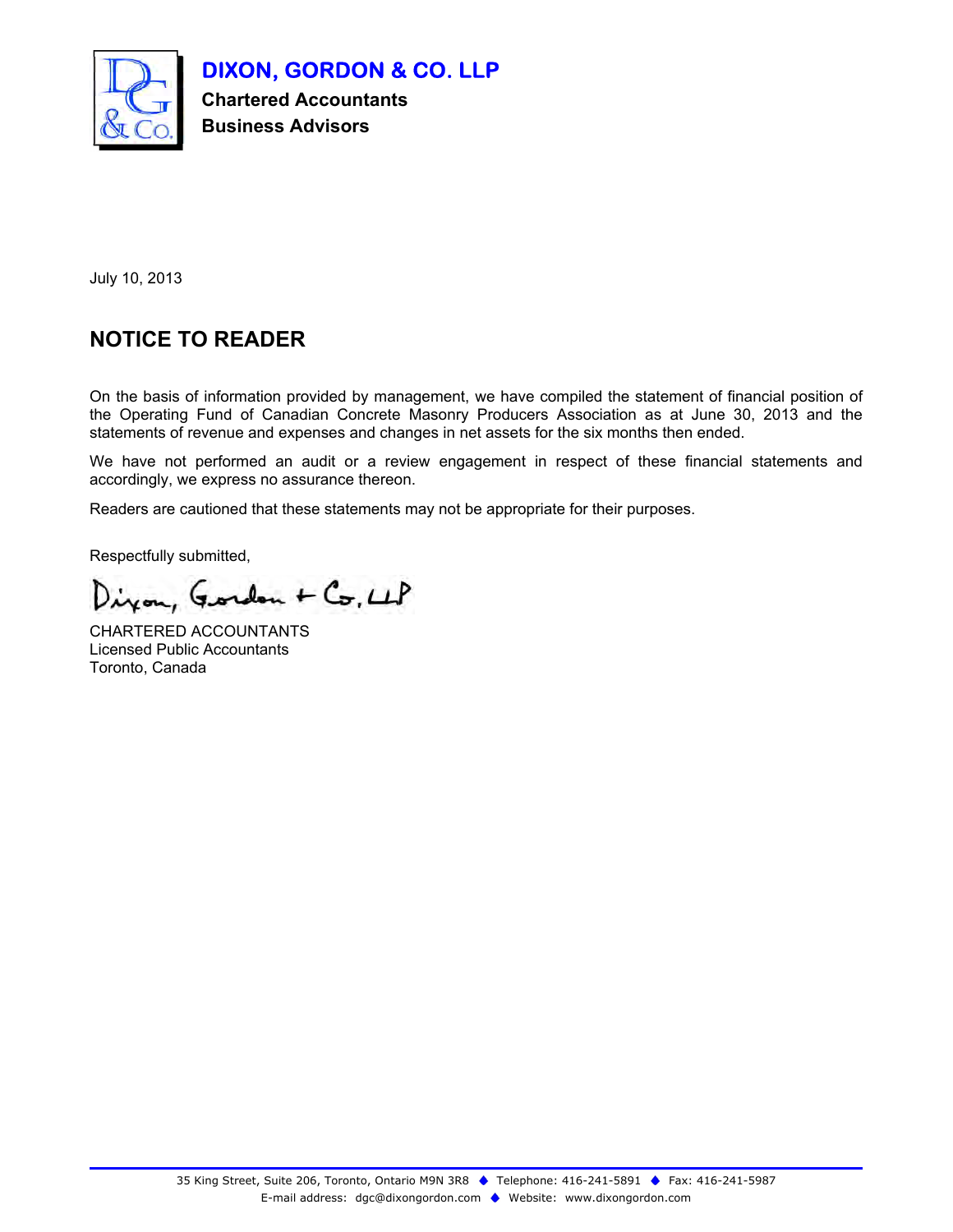### **CANADIAN CONCRETE MASONRY PRODUCERS ASSOCIATION Statement of Financial Position**

**(Unaudited - See Notice to Reader)**

**June 30, 2013**

|                                                                                                                                                                        | June 30<br>2013 |                                                         | <b>December</b><br>31<br>2012 |                                                | June 30<br>2012 |                                                         |
|------------------------------------------------------------------------------------------------------------------------------------------------------------------------|-----------------|---------------------------------------------------------|-------------------------------|------------------------------------------------|-----------------|---------------------------------------------------------|
|                                                                                                                                                                        |                 |                                                         |                               | (Audited)                                      |                 |                                                         |
| <b>Assets</b>                                                                                                                                                          |                 |                                                         |                               |                                                |                 |                                                         |
| Cash<br>Guaranteed investment certificates (note 1)<br>Accounts receivable - memberships<br>Sales tax receivable<br>Prepaid expenses and deposit (note 2)<br>Equipment | \$.             | 190,962<br>349,375<br>82,183<br>4,363<br>8,175<br>1,472 | \$                            | 138,726<br>347,050<br>2,997<br>13,821<br>2,226 | \$              | 173,959<br>344,498<br>31,305<br>6,759<br>7,270<br>2,982 |
|                                                                                                                                                                        | \$              | 636,530                                                 | \$                            | 504,820                                        | \$              | 566,773                                                 |
| <b>Liabilities</b>                                                                                                                                                     |                 |                                                         |                               |                                                |                 |                                                         |
| Accounts payable and accrued liabilities (note 3)<br>Deferred revenue (page 7) (note 4)                                                                                | \$              | 14,094<br>147,650                                       | \$                            | 14,765<br>21,000                               | \$              | 14,011<br>138,850                                       |
|                                                                                                                                                                        |                 | 161,744                                                 |                               | 35,765                                         |                 | 152,861                                                 |
| <b>Net assets</b>                                                                                                                                                      |                 |                                                         |                               |                                                |                 |                                                         |
| Net assets internally restricted (page 3)                                                                                                                              |                 | 474,786                                                 |                               | 469,055                                        |                 | 413,912                                                 |
|                                                                                                                                                                        | \$              | 636,530                                                 | \$                            | 504,820                                        | \$              | 566,773                                                 |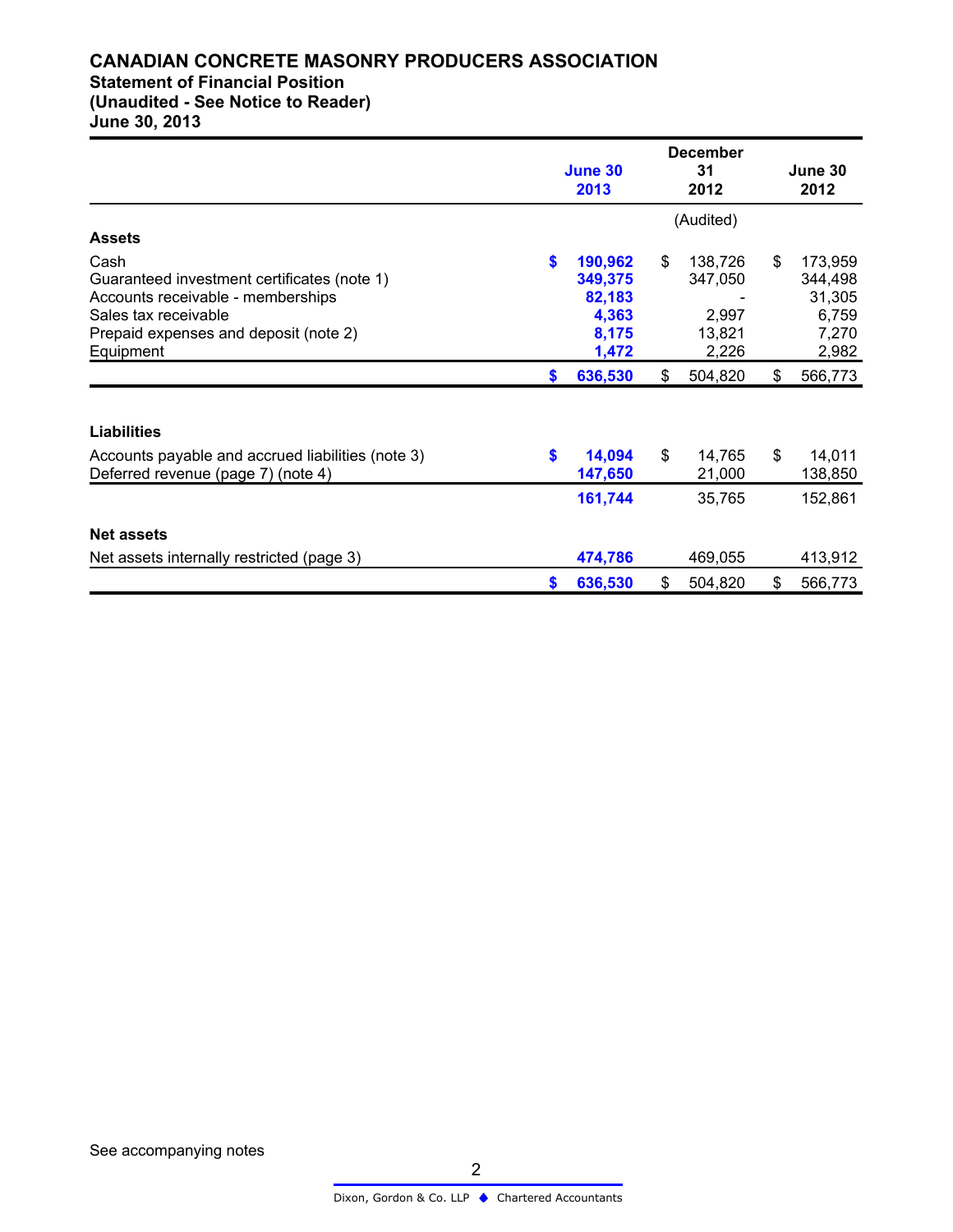# **Statement of Changes in Net Assets**

**(Unaudited - See Notice to Reader)**

|                                                                     | June    |    |         |  | Year-to-date |   |          |  |  |
|---------------------------------------------------------------------|---------|----|---------|--|--------------|---|----------|--|--|
|                                                                     | 2013    |    | 2012    |  | 2013         |   | 2012     |  |  |
| Net assets, beginning of period                                     | 473.937 | \$ | 414.332 |  | 469.055      | S | 433.912  |  |  |
| Excess of revenue over expenses<br>(expenses over revenue) (page 4) | 849     |    | (420)   |  | 5,731        |   | (20,000) |  |  |
| Net assets, end of period                                           | 474,786 |    | 413,912 |  | 474,786      |   | 413,912  |  |  |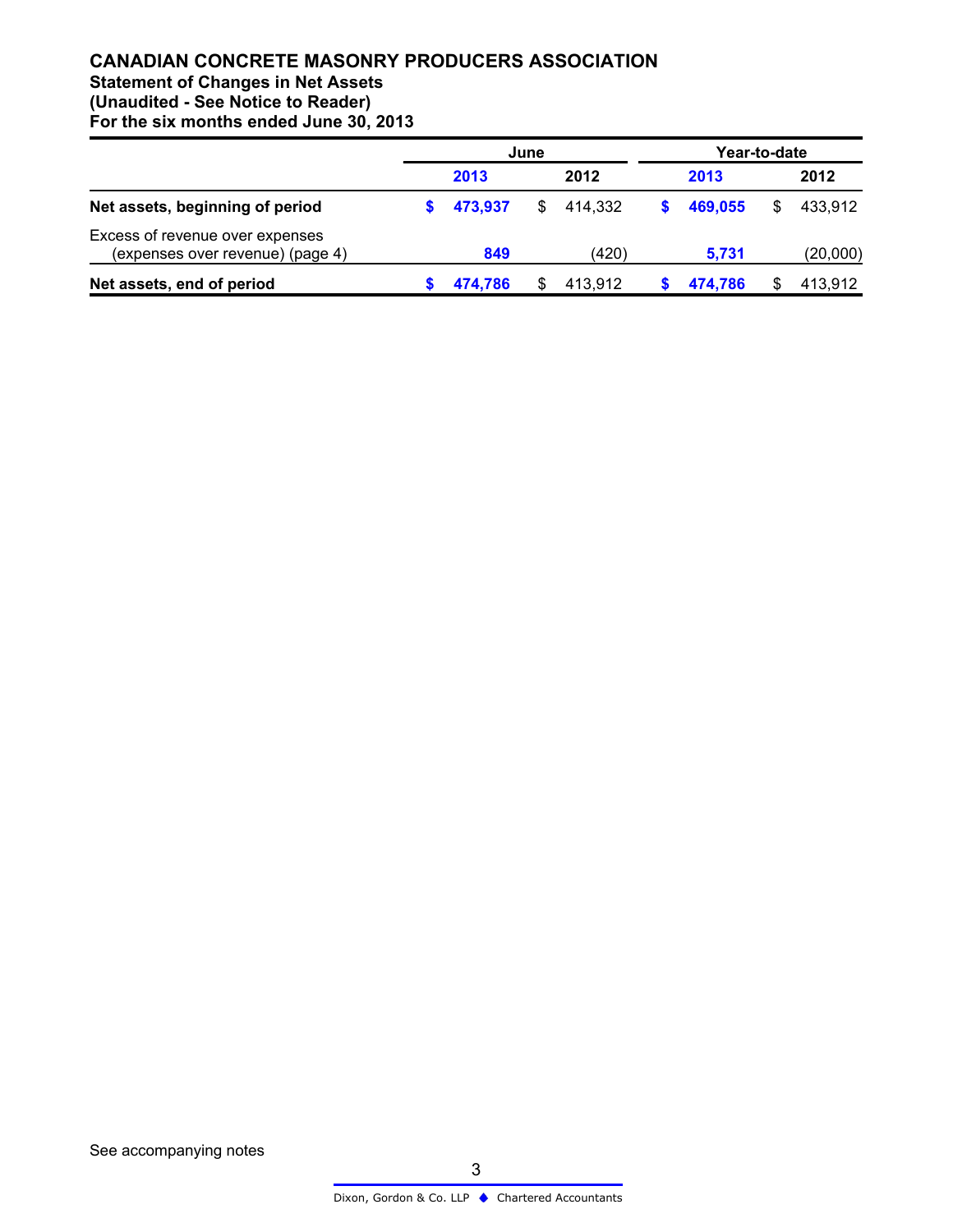# **Statement of Revenue and Expenses**

**(Unaudited - See Notice to Reader)**

|                                                                           | June |                        |      |                        | Year-to-date |                              |                              |
|---------------------------------------------------------------------------|------|------------------------|------|------------------------|--------------|------------------------------|------------------------------|
| 2013                                                                      |      |                        | 2012 | 2013                   |              | 2012                         |                              |
| <b>Revenue</b>                                                            |      |                        |      |                        |              |                              |                              |
| Producers membership fees<br>Suppliers membership fees<br>Interest income | \$.  | 20,250<br>3,542<br>334 | \$   | 19,125<br>3,750<br>416 |              | \$121,500<br>21,250<br>2,325 | \$114,750<br>22,500<br>2,271 |
|                                                                           |      | 24,126                 |      | 23,291                 |              | 145,075                      | 139,521                      |
| <b>Expenses</b>                                                           |      |                        |      |                        |              |                              |                              |
| National Concrete Masonry Association                                     |      |                        |      |                        |              | 50,000                       | 50,000                       |
| (NCMA) fees<br>Consultant<br>Donation                                     |      | 7,007                  |      | 6,870                  |              | 42,044                       | 41,220                       |
| Meetings and seminars                                                     |      | 12,727                 |      | 12,184                 |              | 21,544                       | 2,500<br>23,145              |
| General advertising<br>Accounting and legal                               |      | 1,800                  |      | 1,767                  |              | 10,800                       | 7,537<br>10,600              |
| Staff travel<br>Office rent                                               |      | 683                    |      | 68<br>670              |              | 777<br>4,100                 | 775<br>4,020                 |
| Amortization<br>Website maintenance                                       |      | 125<br>200             |      | 124<br>1,250           |              | 754<br>1,230                 | 678<br>8,750                 |
| Communications<br>Insurance                                               |      | 170                    |      | 76                     |              | 1,322<br>2,727               | 1,120<br>2,727               |
| Stationery, printing and supplies                                         |      | 402                    |      | 595                    |              | 1,997                        | 4,546<br>841                 |
| <b>Bank fees</b><br>Courier, delivery and postage<br>Miscellaneous        |      | 163                    |      | 45<br>62               |              | 1,244<br>805                 | 433<br>629                   |
|                                                                           |      | 23,277                 |      | 23,711                 |              | 139,344                      | 159,521                      |
| <b>Excess of revenue over expenses (expenses</b><br>over revenue)         | S    | 849                    | \$   | (420)                  | \$           | 5,731                        | (20,000)<br>\$               |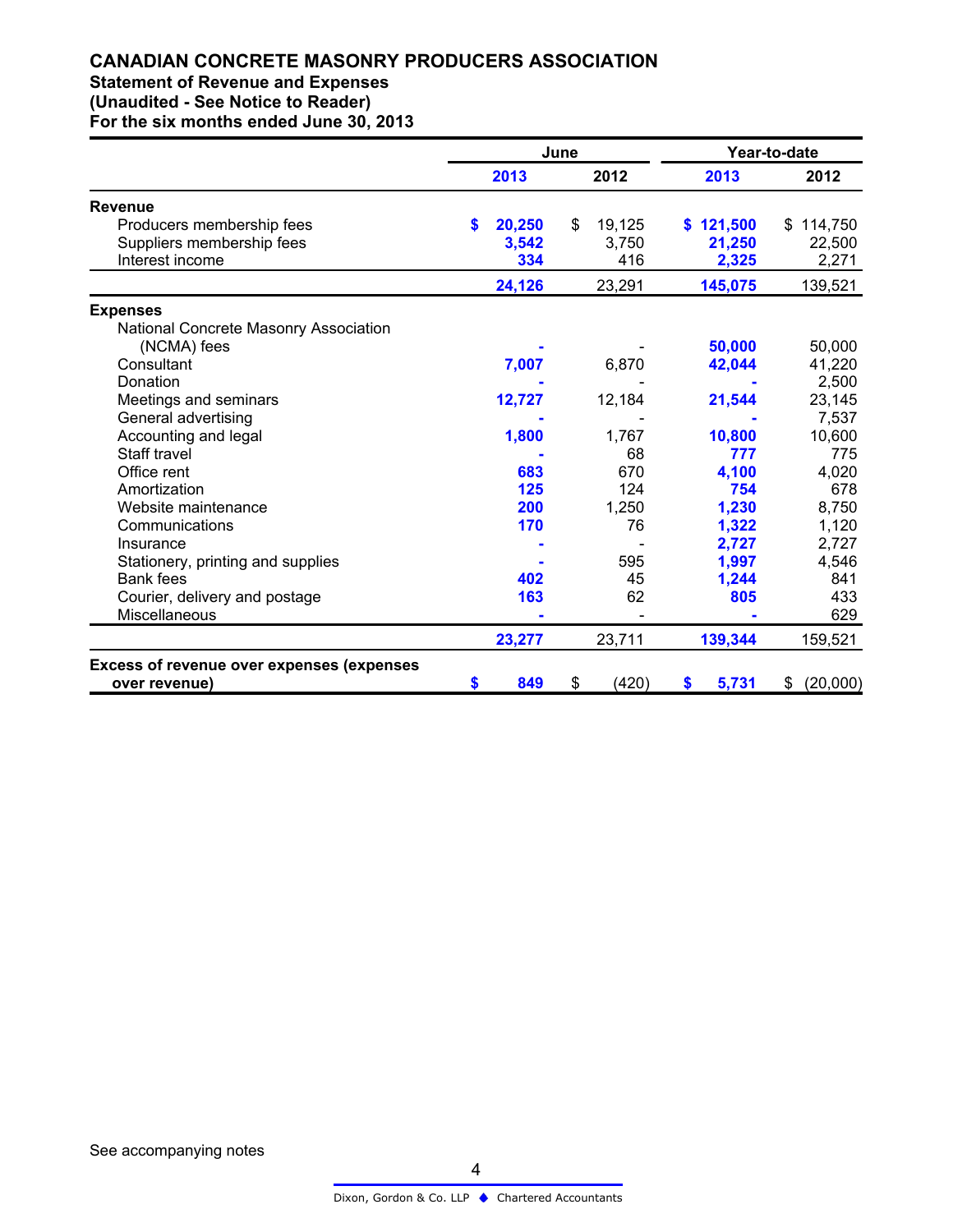### **Statement of Revenue and Expenses - Budget Variance View (Unaudited - See Notice to Reader)**

|                                        |    | June   | Year-to-<br>date | <b>Budget</b><br><b>Total Year</b> | <b>Variance</b><br><b>Budg.-Act</b> | %<br><b>Budget</b><br><b>Used</b> |
|----------------------------------------|----|--------|------------------|------------------------------------|-------------------------------------|-----------------------------------|
|                                        |    |        |                  |                                    |                                     |                                   |
| <b>Revenue</b>                         |    |        |                  |                                    |                                     |                                   |
| Producers membership fees              | S  | 20,250 | \$121,500        | \$225,000                          | \$103,500                           | 54.0                              |
| Suppliers membership fees              |    | 3,542  | 21,250           | 45,000                             | 23,750                              | 47.2                              |
| Annual General Meeting (AGM)           |    |        |                  | 47,000                             | 47,000                              |                                   |
| Interest income                        |    | 334    | 2,325            | 4,900                              | 2,575                               | 47.5                              |
|                                        |    | 24,126 | 145,075          | 321,900                            | 176,825                             | 45.1                              |
| <b>Expenses</b>                        |    |        |                  |                                    |                                     |                                   |
| <b>National Concrete Masonry</b>       |    |        |                  |                                    |                                     |                                   |
| Association (NCMA) fees                |    |        | 50,000           | 50,000                             |                                     | 100.0                             |
| Consultant                             |    | 7,007  | 42,044           | 86,760                             | 44,716                              | 48.5                              |
| <b>Annual General Meeting</b>          |    |        |                  | 41,000                             | 41,000                              |                                   |
| Donation                               |    |        |                  | 5,000                              | 5,000                               |                                   |
| Meetings and seminars                  |    | 12,727 | 21,544           | 34,500                             | 12,956                              | 62.5                              |
| General advertising                    |    |        |                  | 15,000                             | 15,000                              |                                   |
| Accounting and legal                   |    | 1,800  | 10,800           | 21,600                             | 10,800                              | 50.0                              |
| Staff travel                           |    |        | 777              | 2,400                              | 1,623                               | 32.4                              |
| Office rent                            |    | 683    | 4,100            | 8,300                              | 4,200                               | 49.4                              |
| Amortization                           |    | 125    | 754              | 1,510                              | 756                                 | 49.9                              |
| Website maintenance                    |    | 200    | 1,230            | 2,400                              | 1,170                               | 51.3                              |
| Communications                         |    | 170    | 1,322            | 2,700                              | 1,378                               | 49.0                              |
| Insurance                              |    |        | 2,727            | 3,000                              | 273                                 | 90.9                              |
| Stationery, printing and supplies      |    |        | 1,997            | 7,000                              | 5,003                               | 28.5                              |
| <b>Bank fees</b>                       |    | 402    | 1,244            | 2,900                              | 1,656                               | 42.9                              |
| Courier, delivery and postage          |    | 163    | 805              | 1,600                              | 795                                 | 50.3                              |
| Miscellaneous                          |    |        |                  | 900                                | 900                                 |                                   |
|                                        |    | 23,277 | 139,344          | 286,570                            | 147,226                             | 48.6                              |
| <b>Excess of revenue over expenses</b> |    |        |                  |                                    |                                     |                                   |
| (expenses over revenue)                | \$ | 849    | 5,731<br>S       | 35,330<br>\$                       | 29,599<br>\$                        | 16.2                              |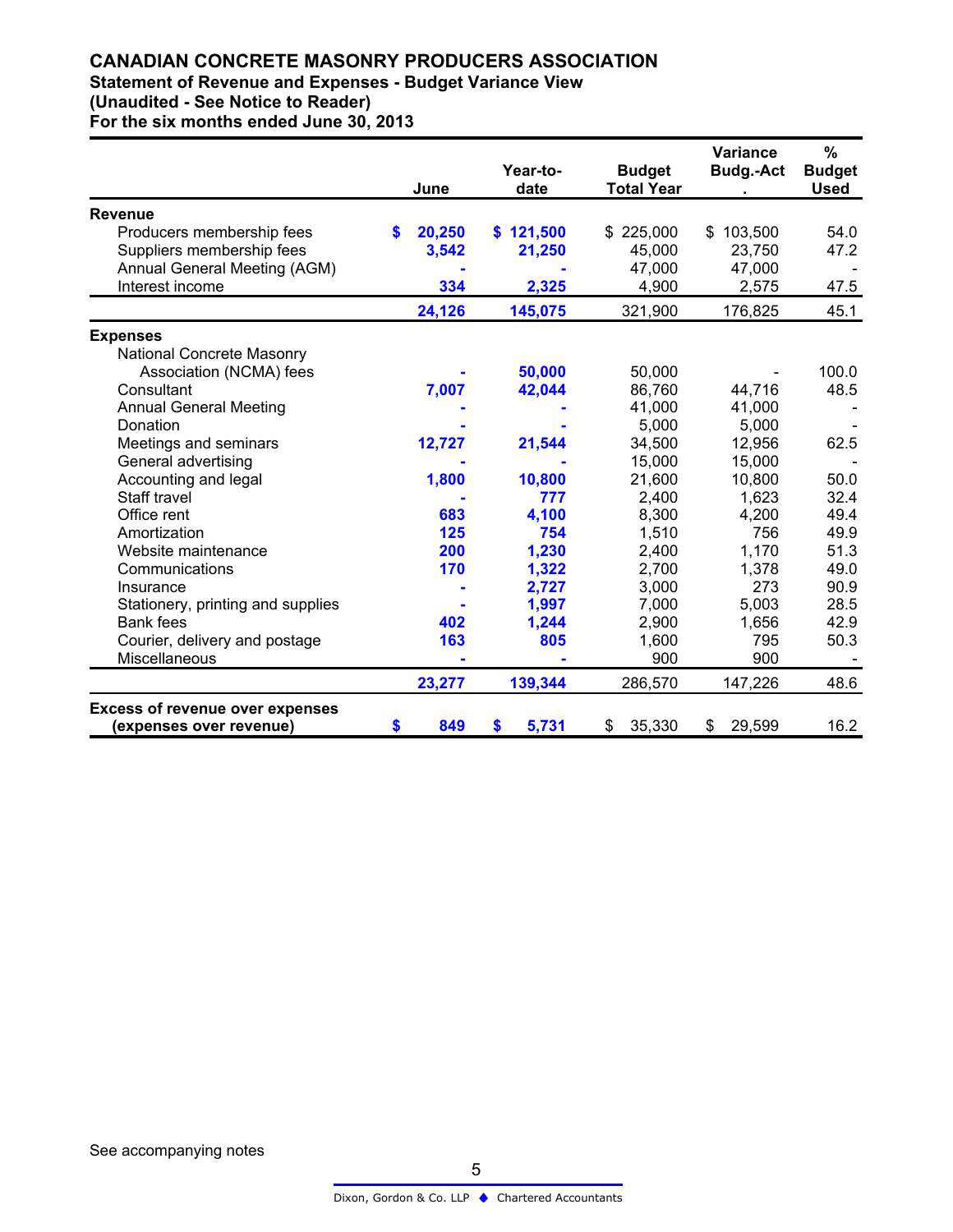#### **1. Guaranteed investment certificates**

| Bank of Montreal GIC, interest at 1.15% per annum, maturing May 16, 2014<br>Montreal Trust Company GIC, interest at 1.15% per annum, maturing May 13, 2014 | \$ | 214,486<br>134,889    |
|------------------------------------------------------------------------------------------------------------------------------------------------------------|----|-----------------------|
|                                                                                                                                                            | S. | 349,375               |
| <b>Prepaid expenses and deposit</b>                                                                                                                        |    |                       |
| White Oaks - deposit for 2013 AGM<br>Creative Donkeys - 2013 web hosting<br>Other                                                                          | \$ | 6,000<br>1,200<br>975 |
|                                                                                                                                                            | \$ | 8,175                 |
| <b>Accounts payable and accrued liabilities</b><br>Accounts payable - Trade<br>Accrual - Accounting and audit                                              | \$ | 2,024<br>12,070       |
|                                                                                                                                                            | S. | 14,094                |
| Deferred revenue                                                                                                                                           |    |                       |
| 2013 Membership fees<br>2013 AGM revenue                                                                                                                   | \$ | 142,750<br>4,900      |
|                                                                                                                                                            | \$ | 147,650               |